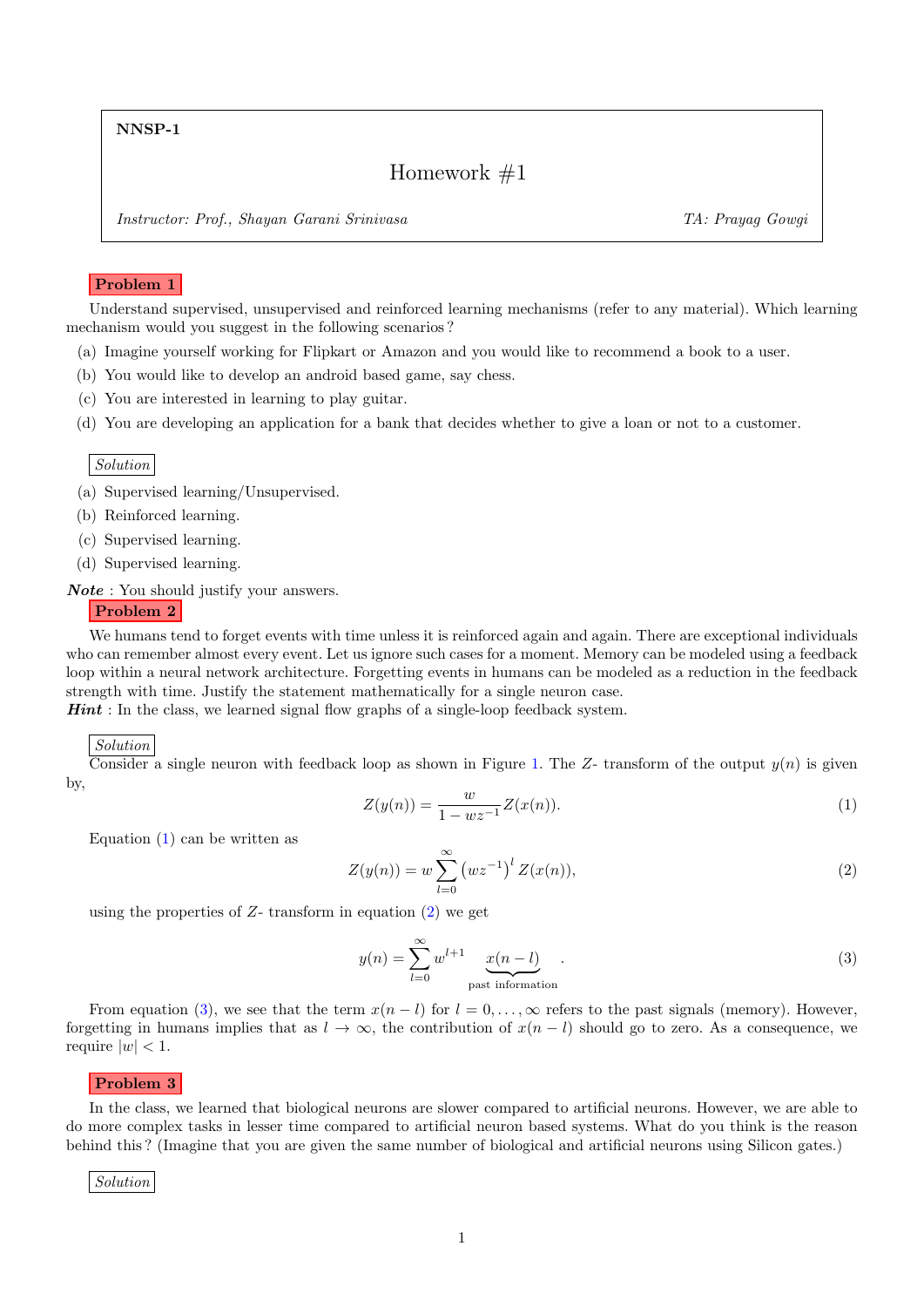

FIGURE  $1 -$  Single neuron with feedback loop

- <span id="page-1-0"></span>(a) Highly power efficient.
- (b) Massively interconnected.
- (c) Parallel processing.
- (d) stores information in the form of memory.
- (e) Whenever an input is presented to the network of neurons, the input is given to all the neurons at the same instant. A particular neuron will respond strongly resulting in recall.

# Problem 4

Consider the sigmoid activation function. The parameter a is called the slope parameter.

$$
\phi(v) = \frac{1}{1 + \exp(-av + b)}\tag{4}
$$

- (a) With  $b = 0$ , plot the sigmoid activation function for different values of a (for  $a = 0, 1, 10, 100, 200$ ).
- (b) With  $a = 1$ , plot sigmoid activation function for different values of bias  $b = -10, 0, 10$ . What is the role of bias in the neuronal model ?

Solution

- (a) The slope of sigmoid function increases with  $a = 0, 1, 10, 100, 200$ . Refer Figure [2\(a\).](#page-1-1)
- (b) The sigmoid function is shifted along the v axis. Bias can be used to control the firing threshold of a neuron. Refer Figure [2\(b\).](#page-1-1)

<span id="page-1-1"></span>

(a) Sigmoid activation function for different slope

−30 −20 −10 0 10 20 30  $0 0.2$  $0.4$ 0.6 0.8 1 H **v** φ**(v)**

(b) Sigmoid activation function for different bias values.

Figure 2 – Expected plots for Question 4

# Problem 5

parameter a.

An odd sigmoid function is defined by

<span id="page-1-2"></span>
$$
\phi(v) = \frac{1 - \exp(-av)}{1 + \exp(-av)} = \tanh\left(\frac{av}{2}\right),\tag{5}
$$

where tanh(.) is the hyperbolic tangent function. Show that the derivative of  $\phi(v)$  with respect to v is given by

$$
\frac{d\phi}{dv} = \frac{a}{2} \left( 1 - \phi^2(v) \right). \tag{6}
$$

What is the value of this derivative at the origin? Suppose that the slope parameter  $a$  is made  $\infty$ . What is the resulting form of  $\phi(v)$ ?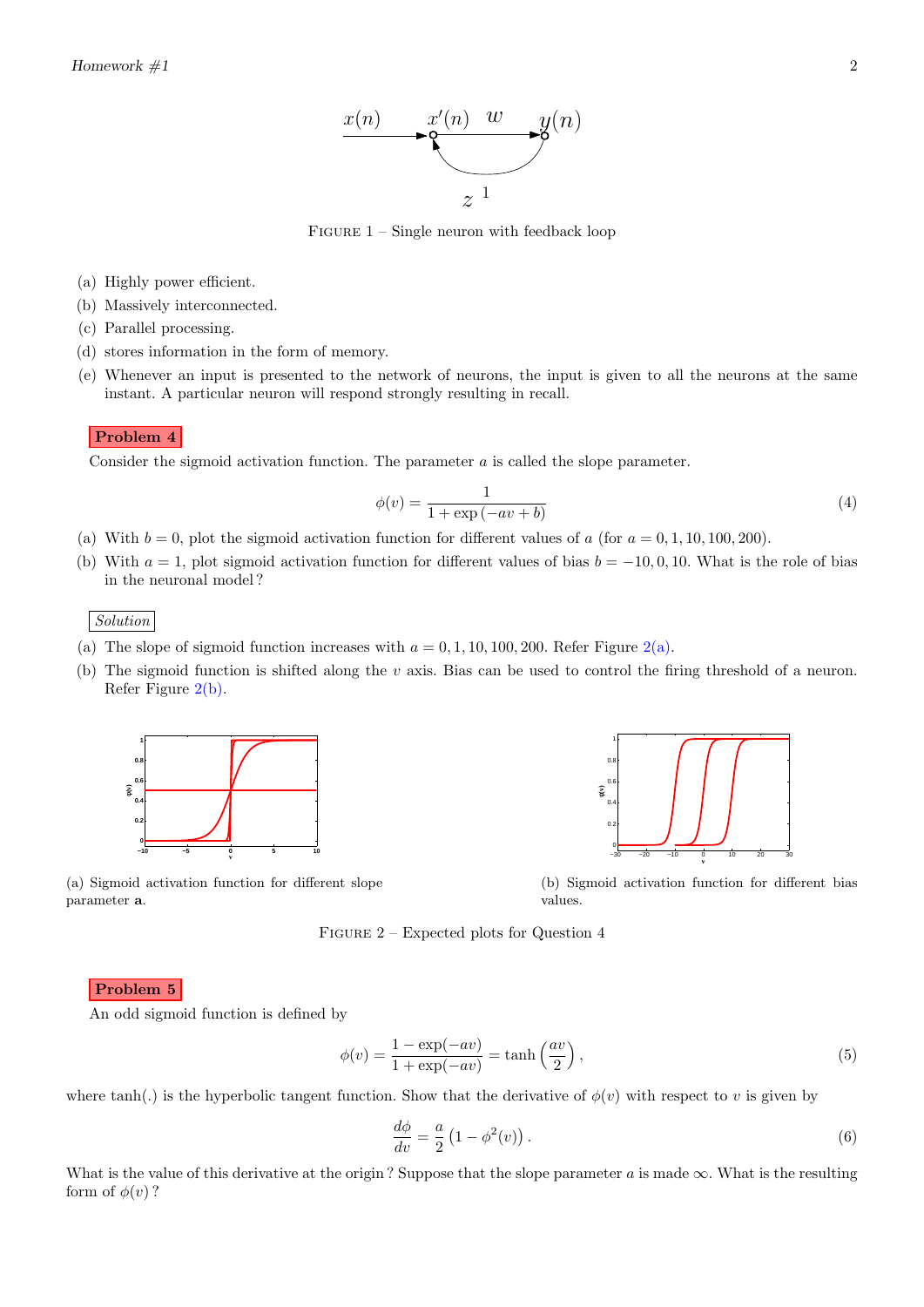Solution

Differentiating equation  $(5)$  with respect to v we get

$$
\phi'(v) = \frac{2a \exp(-av)}{\left(1 + \exp(-av)\right)^2} \tag{7}
$$

$$
=\frac{2a\exp\left(-\frac{av}{2}\right)^2}{\exp\left(-\frac{av}{2}\right)^2\left(\exp\left(\frac{av}{2}\right)+\exp\left(-\frac{av}{2}\right)\right)^2}
$$
\n(8)

$$
\exp\left(-\frac{av}{2}\right)^2 \left(\exp\left(\frac{av}{2}\right) + \exp\left(-\frac{av}{2}\right)\right)^2
$$
\n
$$
= \frac{2a \times 4}{\sqrt{3a^2 + 4a^2}} \tag{9}
$$

$$
-4\left(\exp\left(\frac{av}{2}\right)+\exp\left(-\frac{av}{2}\right)\right)^2
$$
  
=  $\frac{a}{2}\left(1-\phi^2(v)\right)$  (10)

$$
=\frac{a}{2}\left(1-\phi^2(v)\right)
$$

At  $v = 0$ ,  $\phi'(v) = 0$  and as  $a \to \infty$ ,  $\phi(v) \to 1$ .

# Problem 6

Understand the cumulative distribution function (CDF) (refer to any material). Which of the following sigmoid functions qualifies as a cumulative distribution function ? Justify your answer.

<span id="page-2-0"></span>
$$
\phi(v) = \frac{1}{1 + \exp(-av)}\tag{11}
$$

<span id="page-2-1"></span>
$$
\phi(v) = \frac{1 - \exp(-av)}{1 + \exp(-av)}
$$
\n<sup>(12)</sup>

<span id="page-2-2"></span>
$$
\phi(v) = \frac{v}{\sqrt{1 + v^2}}\tag{13}
$$

$$
\phi(v) = \frac{1}{\sqrt{2\pi}} \int_{-\infty}^{v} \exp\left(-\frac{x^2}{2}\right) dx\tag{14}
$$

$$
\phi(v) = \frac{2}{\pi} \arctan(v) \tag{15}
$$

Solution

Cumulative distribution function (CDF) of random variable X is the probability that the random variable X is less than or equal to some real number  $x$  i.e.,

<span id="page-2-4"></span><span id="page-2-3"></span>
$$
F_X(x) = P(X \le x) \tag{16}
$$

and satisfies the following properties :

- (a) right continuous
- (b) non-decreasing.
- (c)  $\lim_{x \to +\infty} F_X(x) = 1.$

(d)  $\lim_{x \to -\infty} F_X(x) = 0.$ 

- 1. Equation [\(11\)](#page-2-0) satisfies conditions (a)-(d). It is a valid CDF.
- 2. Equation [\(12\)](#page-2-1) violates condition (d). It is not a valid CDF.
- 3. Equation [\(13\)](#page-2-2) violates condition (d). It is not a valid CDF.
- 4. Equation [\(14\)](#page-2-3) is valid CDF.
- 5. Equation [\(15\)](#page-2-4) violates condition (d). It is not a valid CDF.

# Problem 7

In the class, we learned the model of an artificial neuron as shown in Figure [3.](#page-3-0)

(a) The probability of a stochastic neuron firing is given by

<span id="page-2-5"></span>
$$
P(v) = \frac{K}{1 + \exp\left(-\frac{v}{T}\right)},\tag{17}
$$

where  $T \in [0, \infty]$  is a control parameter, K is a constant (refer to your class notes). For what value of K, is  $\phi(v)$ a valid probability density function (pdf) ?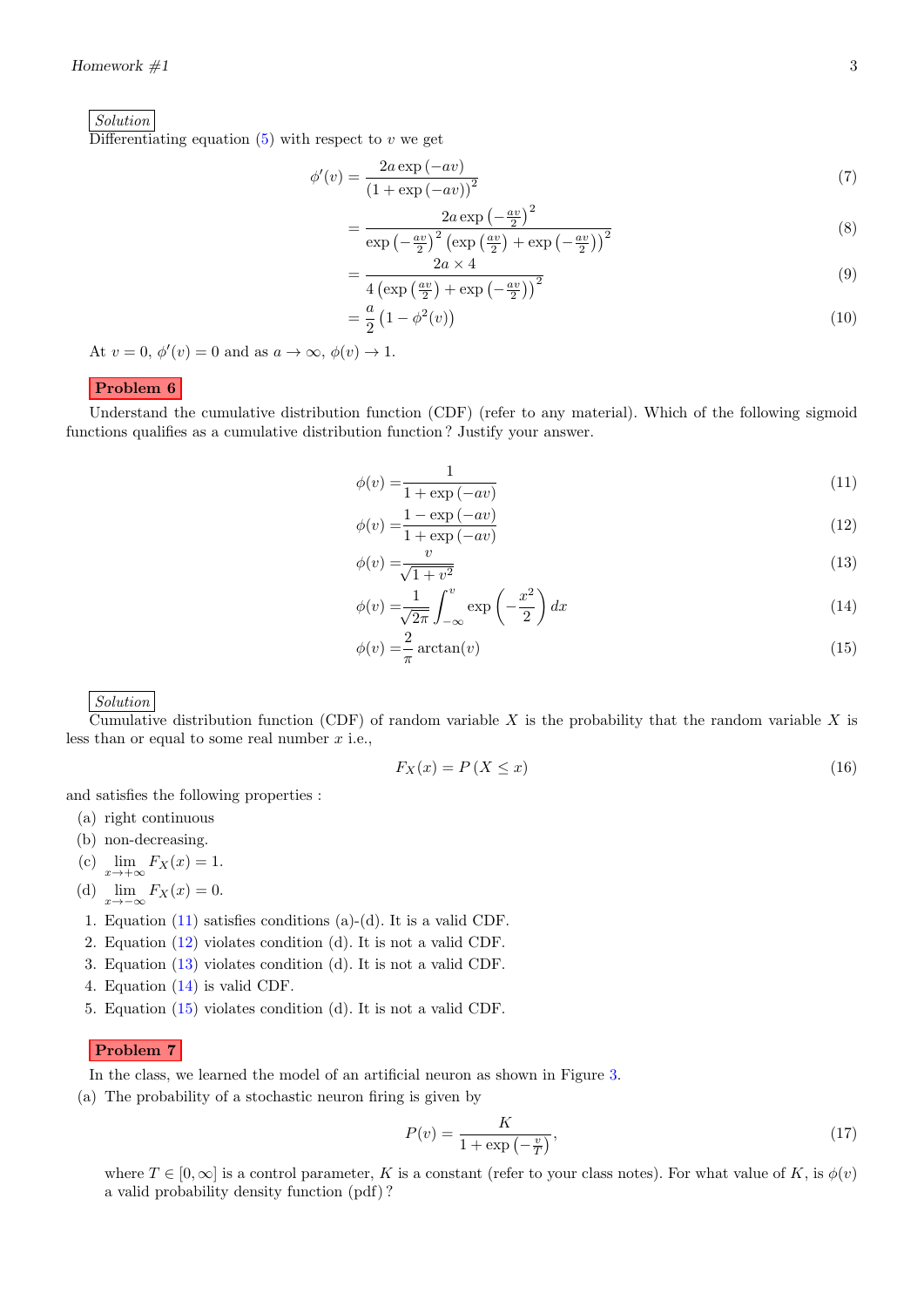

Figure 3 – Artificial neuron model

- <span id="page-3-0"></span>(b) Using the neuronal model in question 7 (refer Figure [3\)](#page-3-0), come up with a feed forward neural network architecture with two neurons. (Use any drawing tool to draw the architecture). Write down the equations at each and every point in the network.
- (c) Assuming the stochastic neuron model as given in question 7(a) in your feed forward architecture, write down the equations at each and every point within your architecture.
- (d) With the stochastic neuron model as given in question 7(a), come up with a recurrent neural network architecture with no self feedback loops on each neuron. Write all the equations at each and every point in your architecture.
- (e) In the class, we learned that the output of a stochastic neuron is binary i.e.,

$$
X = \begin{cases} +1, & \text{with probability } P(v) \\ -1, & \text{with probability } 1 - P(v). \end{cases} \tag{18}
$$

If you require the output of a stochastic neuron to be continuous rather than binary, for some application. How would you modify your neuron model ?

Solution

- (a) For no value of  $K$ , equation [\(17\)](#page-2-5) is a valid pdf. However, by differentiating equation (17) and integrating it from  $-\infty$  to  $\infty$  would result in  $K = +1$  for the equation [\(17\)](#page-2-5) to be a valid pdf.
- <span id="page-3-1"></span>(b) The architecture is shown in Figure [4.](#page-3-1)



FIGURE  $4$  – Feed forward architecture with two neurons.

(c) The architecture is shown in Figure [5.](#page-4-0) From Figure [5](#page-4-0) the outputs  $X_1$  and  $X_2$  are given by,

$$
X_1 = \begin{cases} +1, & \text{with probability } P(v_1) \\ -1, & \text{with probability } 1 - P(v_1). \end{cases}
$$
 (19)